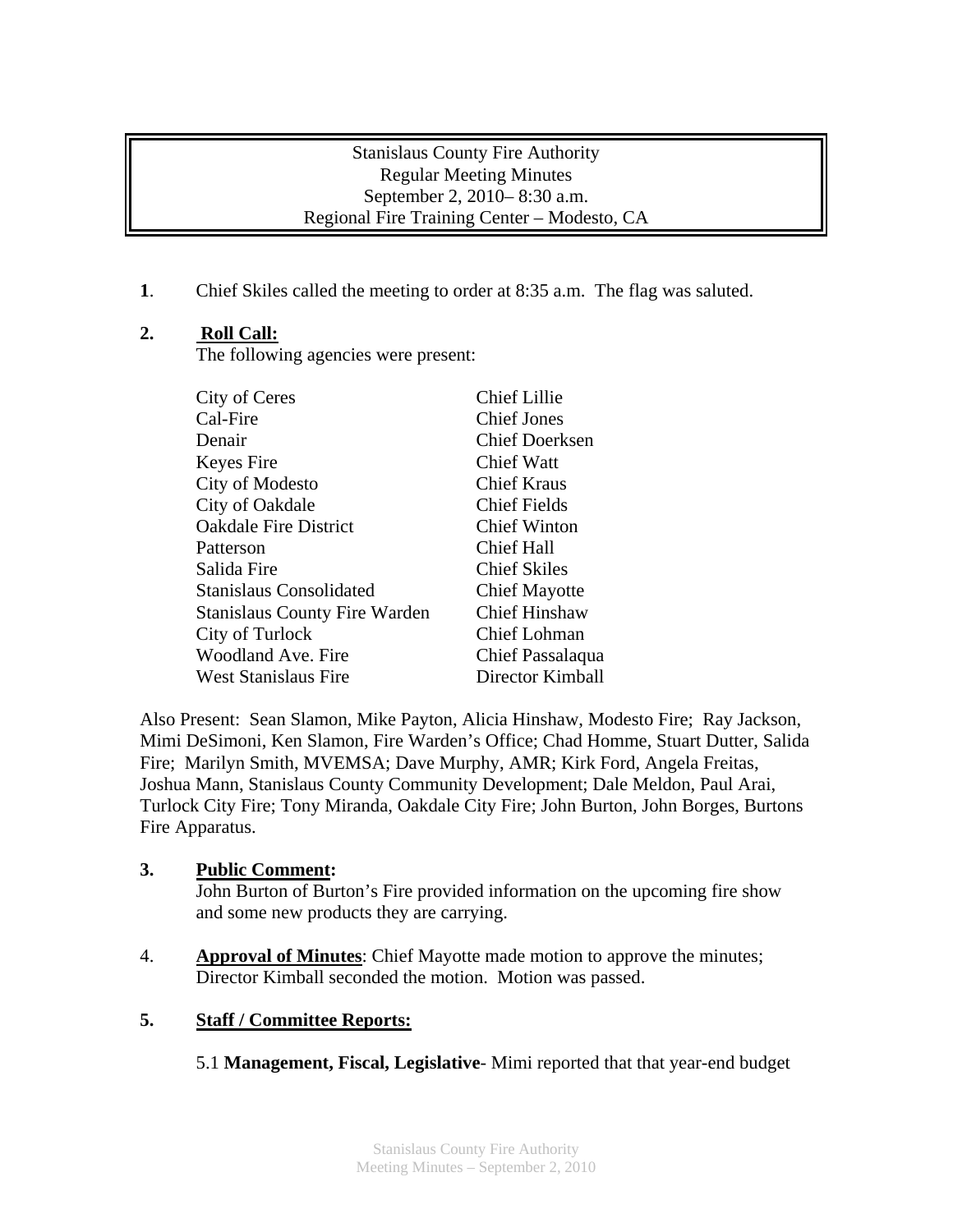information has been finalized; it will be reported under agenda item. Chief Skiles reported on several legislative items of interest to the fire service and public employers.

- 5.2 **Fire Investigations** Chief Payton reported on the July statistics. Report was provided at the meeting; any questions, please call him.
- 5.3 **Fire Prevention** Report was sent out with agenda. Chief Slamon provided a handout regarding defective gas nozzles.
- 5.4 **Fire Communications** Chad discussed several issues he has been working on including the regional RMS. He would like agency responses back so that the project may move forward. He also discussed the challenges with USA Mobility, they may not be in business in 2012. The technology is outdated and expensive. The challenges with the future of the communications system in this county were also discussed.
- 5.5 **Fire Training** Stuart reported on many training opportunities coming up, and the calendar being developed for next year's training.
- 5.6 **EMS**  Alicia reported on the exposure reporting program workgroup and the train-the-trainer program. She has met with some of the districts and plans to continue the meetings and needs assessment. She also reported on the TDAP and flu vaccinations. There will be a CPR instructor course on 9/30, it will be through American Safety and Health Institute **(ASHI).** She will be presenting information on HIPPA to Denair's board.

#### **6. Agenda Items:**

- 6.1 **General Plan Update-** Kirk Ford, Angela Freitas and Joshua Mann discussed the General Plan update. They would like input from the fire service to include in the plan. The General Plan serves as a guiding document for development in the County. Although the General Plan cannot directly impact financial issues faced by the fire service, it can do so indirectly. The plan can address such issues such as benefit assessment districts. It is important for fire agencies to discuss what does or doesn't work for the fire service. There was discussion about LAFCO and annexation issues. Although they would like a broad unified statement from the fire service, they recognize that each district may have specific issues to be addressed. Chief Mayotte suggested that a workgroup meeting be held prior to the next regular meeting. Mimi will schedule a morning meeting and an evening meeting to give all agencies an opportunity to participate. The Community Development representatives will attend the meetings to assist with the process.
- 6.2 **Operational Area Coordinator Report**: Chief Jackson discussed information on CICCS. The information on requirements is currently under review, and it will be posted it on the Fire Warden's web-site when it is completed.
- 6.3 **2010 Fire Code Adoption and Related Amendments-** Chief Slamon provided information on the Code adoption process. There have been some minor corrections. If you have any questions on the process, please contact him. Chief Hinshaw reported that the County has indicated that they do not